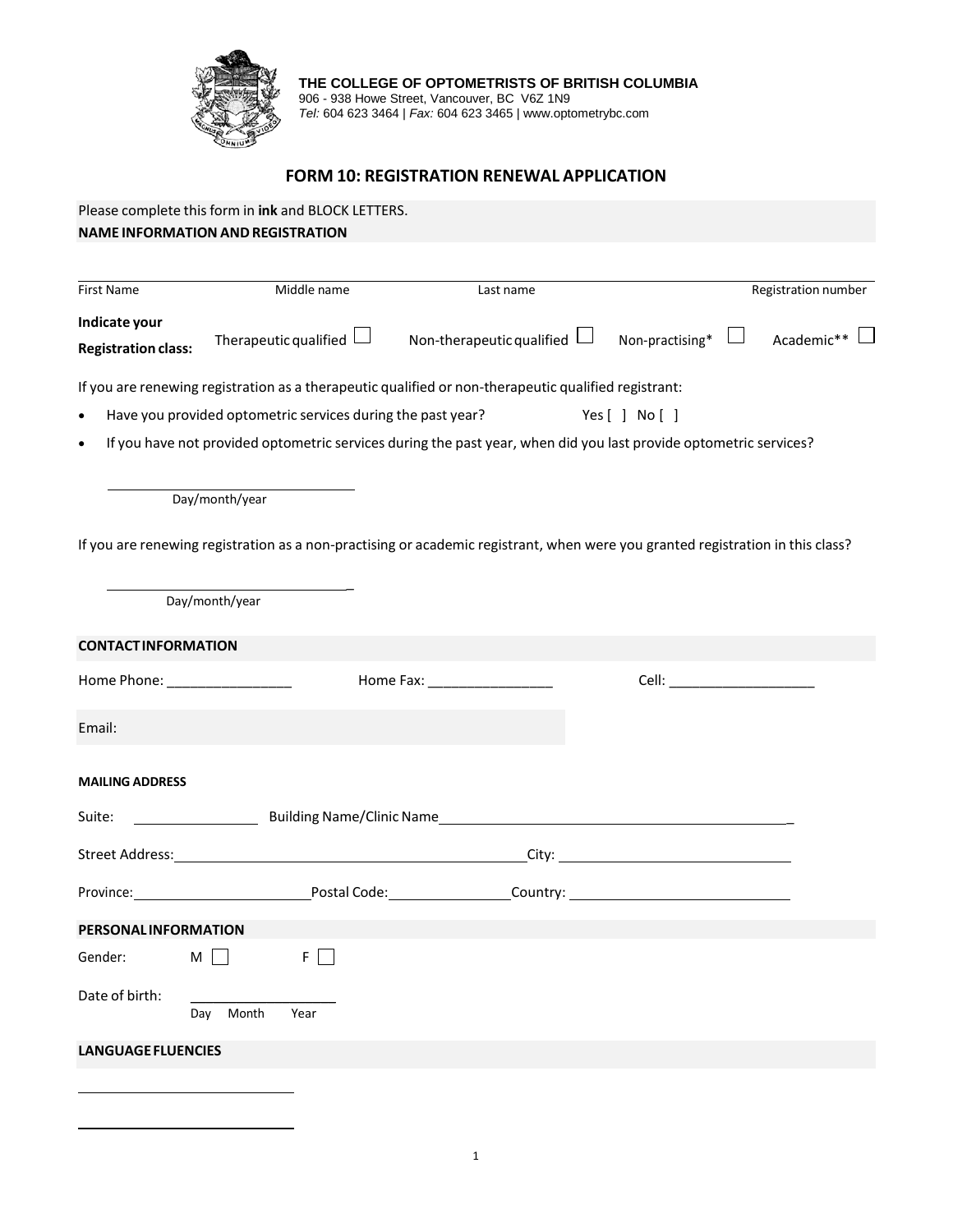## **PLACE OF PRACTICE INFORMATION**

Please provide the name, address, telephone and fax numbers for each of your places of practice and indicate your mode of practice at each location and which days of the week you practise there.

| Location 1 (Clinic Name): Example 2014 12:20 AM and 2014 12:20 AM and 2014 12:20 AM and 2014 12:20 AM and 2014                                                                                                                 |                      |            |
|--------------------------------------------------------------------------------------------------------------------------------------------------------------------------------------------------------------------------------|----------------------|------------|
|                                                                                                                                                                                                                                |                      |            |
| Province: Province: Postal Code: Postal Code: Country: Country: Effective Date:                                                                                                                                                |                      |            |
|                                                                                                                                                                                                                                |                      |            |
| Practice days: $S \square M \square T \square W \square Th \square F \square S \square$                                                                                                                                        |                      |            |
| Mode of practice (circle one): Sole owner Co-owner Employee                                                                                                                                                                    |                      | Contractor |
| Location 2 (Clinic name) 100 million control and the control of the control of the control of the control of the control of the control of the control of the control of the control of the control of the control of the cont |                      |            |
|                                                                                                                                                                                                                                |                      |            |
| Province:________________________Postal Code:_________________________________Country:____________________Effective Date: ____________                                                                                         |                      |            |
| Telephone: (_ _ _)______ -__________Extension:_____________Fax: (_ _ _) _ _ _ - _ _ _ _ Email/Website: _______________________________                                                                                         |                      |            |
| Practice days: $S \square M \square T \square W \square Th \square F \square S \square$                                                                                                                                        |                      |            |
| Mode of practice (circle one): Sole owner Co-owner                                                                                                                                                                             | Employee             | Contractor |
|                                                                                                                                                                                                                                |                      |            |
|                                                                                                                                                                                                                                |                      |            |
| Province: Province: Postal Code: Postal Code: Province: Province: Province: Province: Province: Province: Province: Province: Province: Province: Province: Province: Province: Province: Province: Province: Province: Provin |                      |            |
|                                                                                                                                                                                                                                |                      |            |
| Practice days: $S \square M \square T \square W \square Th \square F \square S \square$                                                                                                                                        |                      |            |
| Mode of practice (circle one): Sole owner Co-owner                                                                                                                                                                             | Employee             | Contractor |
|                                                                                                                                                                                                                                |                      |            |
|                                                                                                                                                                                                                                |                      |            |
|                                                                                                                                                                                                                                |                      |            |
|                                                                                                                                                                                                                                |                      |            |
| Practice days: $S \square M \square T \square W \square Th \square F \square S \square$                                                                                                                                        |                      |            |
| Mode of practice (circle one):<br>Sole owner                                                                                                                                                                                   | Co-owner<br>Employee | Contractor |
|                                                                                                                                                                                                                                |                      |            |

Please continue on a separate page if necessary